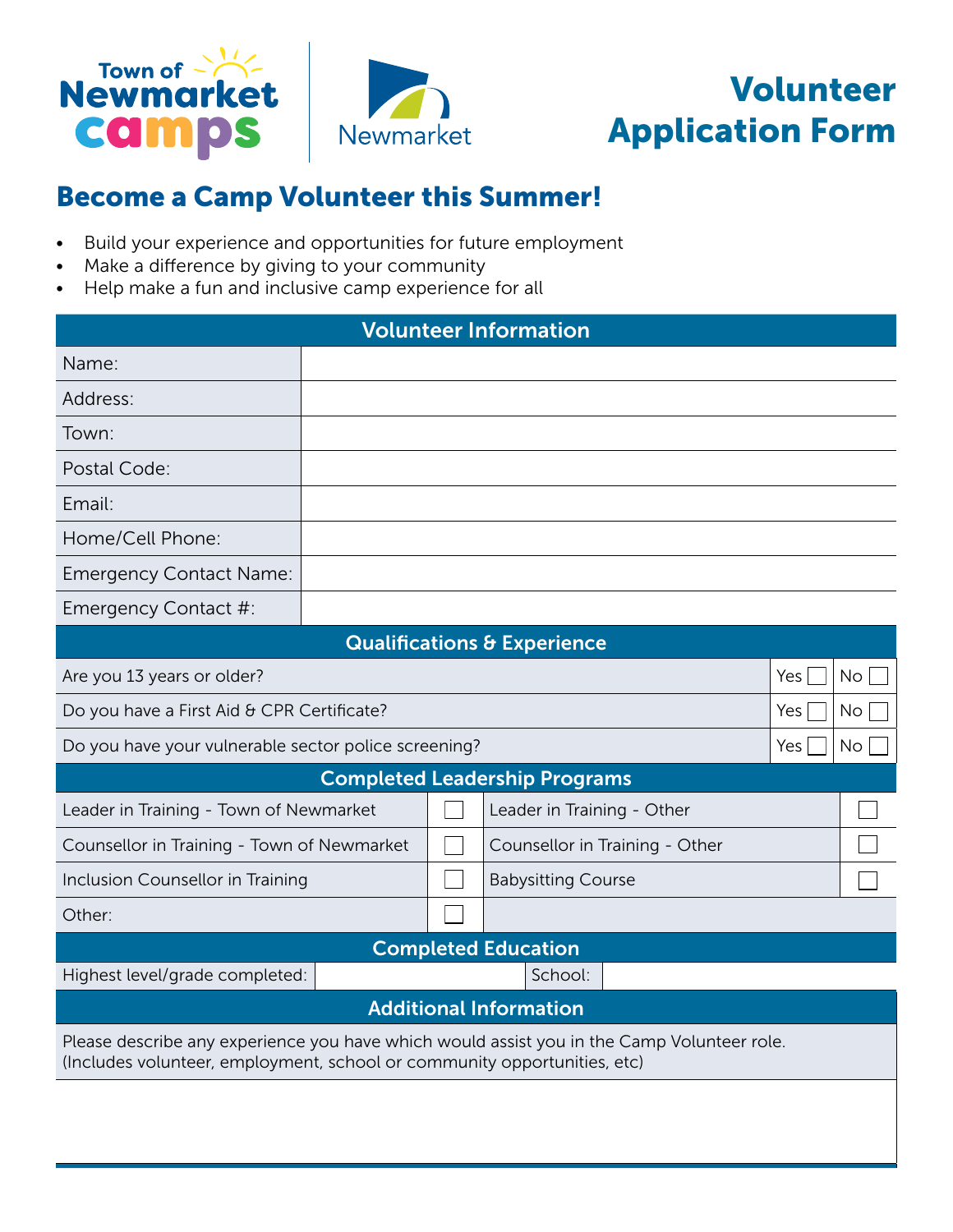



## Volunteer Application Form

| <b>Availability (Summer Camp Weeks)</b>                                                       |  |                                |  |
|-----------------------------------------------------------------------------------------------|--|--------------------------------|--|
| July 4 to 8:                                                                                  |  | August 8 to 12:                |  |
| July 11 to 15:                                                                                |  | August 15 to 19:               |  |
| July 18 to 22:                                                                                |  | August 22 to 26:               |  |
| July 25 to 29:                                                                                |  | August 29 to September 2:      |  |
| August 2 to 5:                                                                                |  |                                |  |
| Full Day 9 a.m. to 4 p.m.                                                                     |  | Other hours: (please specifiy) |  |
| Note: Applicants that are available for the full day of camp will be given selection priority |  |                                |  |
| <b>Additional Information</b>                                                                 |  |                                |  |
|                                                                                               |  |                                |  |

Why do you want to voluntter at the Town of Newmarket Summer Camps?

| <b>Areas of Interest</b>                                                                |           |                           |  |
|-----------------------------------------------------------------------------------------|-----------|---------------------------|--|
| Please select any areas below that you are interested in and/or have exeprience with:   |           |                           |  |
| Arts:                                                                                   | $\bullet$ | Skateboarding/Scootering: |  |
| Cooking:                                                                                | ●         | Skating:                  |  |
| Dance:                                                                                  |           | Sports:                   |  |
| Fitness:                                                                                |           | Swimming:                 |  |
| Hockey:                                                                                 |           | Theatre:                  |  |
| <b>Additional Information</b>                                                           |           |                           |  |
| Please specify any areas you're interested in developing through the Volunteer Program: |           |                           |  |

| <b>Special Needs</b>                                               |                                                       |
|--------------------------------------------------------------------|-------------------------------------------------------|
| Are you interested in working with individuals with Special Needs? | $^{\dagger}$ Yes $\bullet$ $\mid$ No $\bullet$ $\mid$ |